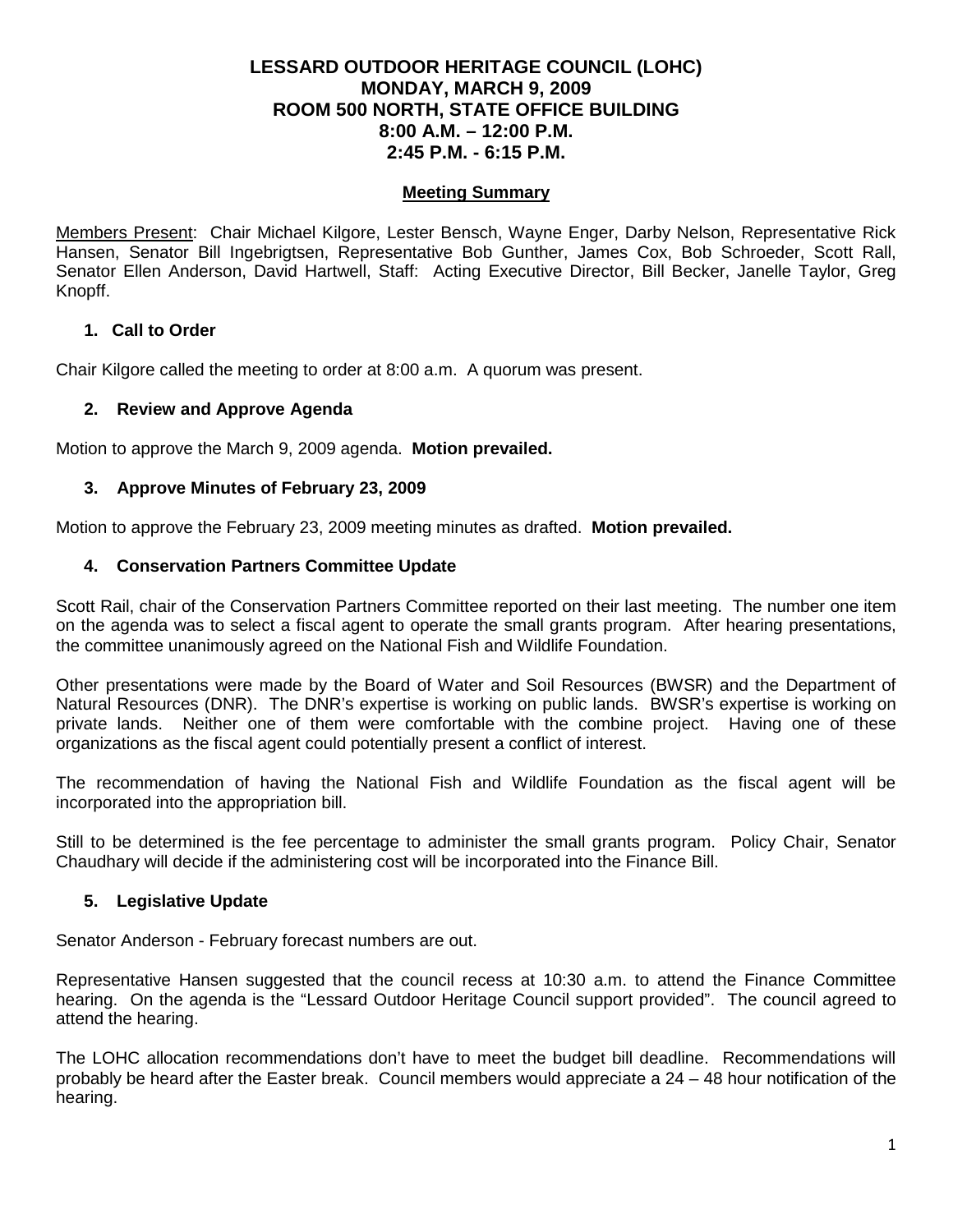# **6. Allocate Outdoor Heritage Funds for Recommendations to 2009 Legislature**

Over 80 proposals were submitted for consideration by the Lessard Outdoor Heritage Council (LOHC). At the January 12, 2009 meeting, it was determined that proposals which received 7 or more council votes would move forward in the process. Fifteen proposals met the criteria. Allocation target for FY 10 is \$68,652,000. Proposals that aren't being considered have the opportunity to submit them for FY 11 Outdoor Heritage funding.

Jim Cox made a motion to adopt the worksheet entitled, "Requests Receiving An Allocation From a Majority of LOHC Members" dated March 6, 2009 as point of discussion. **Motion prevailed.**

Motion to recommend allocation of the FY 10 Outdoor Heritage Fund (amount to be determined) for the fifteen projects listed on the worksheet. **Motion prevailed.**

Senator Anderson asked how long projects will be funded for and the completion timeline. As we go through the worksheet, council members are encouraged to ask "sponsors" for additional information on proposed projects.

# **Dennis Simon - DNR Wildlife**

#### **P9: Accelerated Prairie Grassland - WMA Acquisition Program**

- The DNR has a prioritized list of 98 willing sellers, and has allocated based on habitat site i.e. wetland, prairie or forest. Thirteen parcels of land are being appraised currently, even though DNR lacks funding to acquire them. With \$5.6 million, the DNR could confidently acquire priority AMAs and WMAs.
- Two high priority prairie parcels that would be protection projects; the rest would primarily be restoration projects or enhancement of land that the DNR already owns.
- WMAs need approximately \$150/acre of land acquired to complete the initial site development.

# **Michael Duval** - **DNR Fish and Wildlife**

#### **FGW7: Aquatic Management Areas (AMA) Acquisition**

- Testified on the applicability of AMA's to the Clean Water Fund.
- Mr. Duval stated that there would be ancillary clean water benefits from AMAs. Mr. Schroder noted that the LOHC could recommend AMAs that were not funded to the legislature for the Clean Water Fund.

# **Richard Peterson - DNR Forestry**

#### **F7: Forests for the Future/Upper Mississippi River Project**

- Feels \$16.9 million would be short of two-year needs. Landowner is not likely to sign an option without the assurance that full funding would eventually be available. Landowner has shown flexibility in receiving payment, i.e. from lump-sum payment to two-annual payments.
- Land is not divisible; appraisal based on single acquisition.
- DNR's certified value of the land is the easement value (derived from the difference between the land value before and after the easement).
- DNR Forestry has sought private charitable funding; has not sought bonding.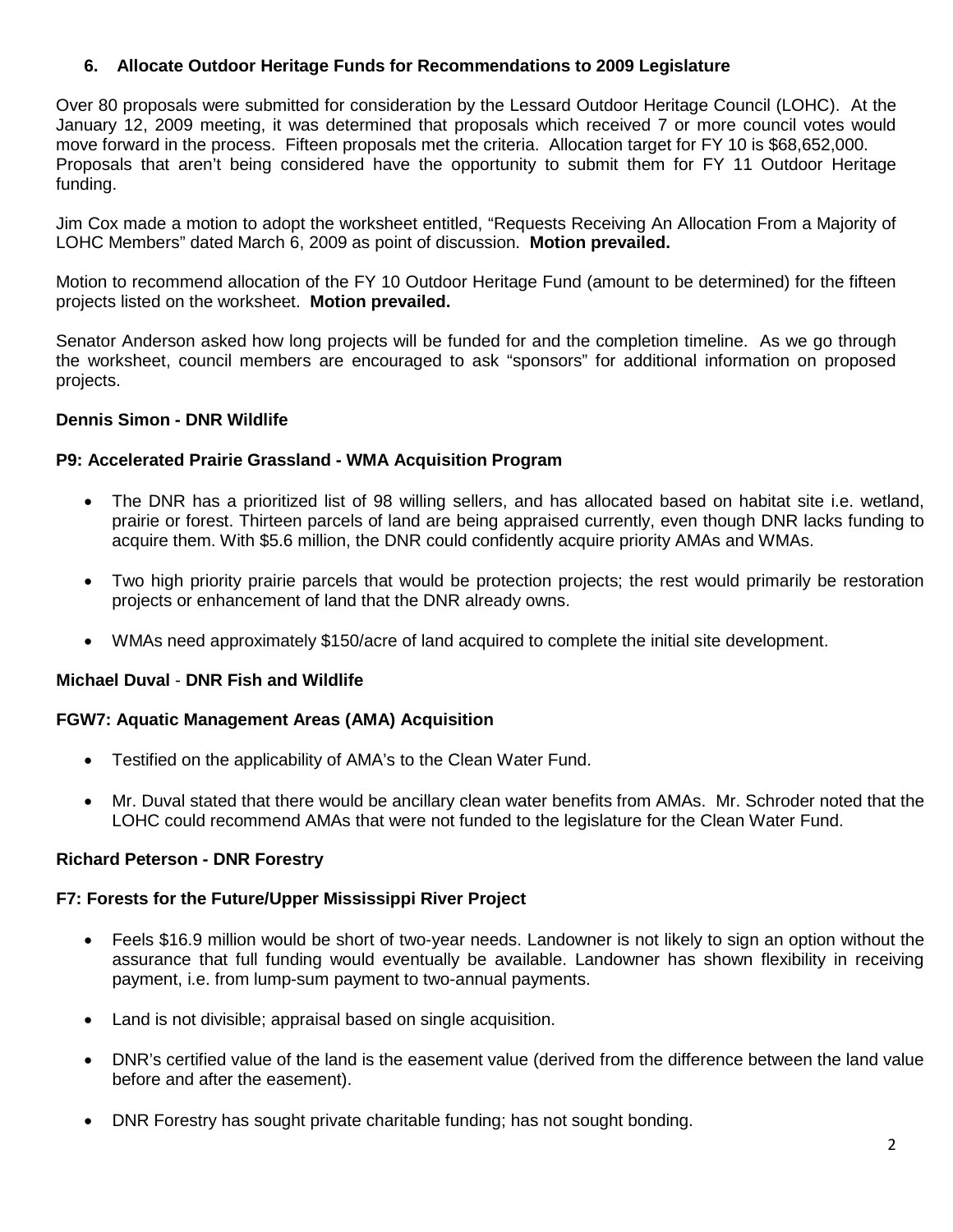• DNR does not have a negotiated price with the landowner. There is uncertainty over final price and private funding. Appraised value over land is protected information under the landowner bill of rights, which landowner is unlikely to disclose.

Darby Nelson made the motion to increase the FY 10 allocation for F7 (Forests for the Future/Upper Mississippi River Project) to \$20,000,000 with the commitment to pay the balance in FY 11. **Motion prevailed**  (11 to 1).

# **Craig Engwall - DNR Regional Director (Region 2)**

# **F7: Forests for the Future/Upper Mississippi River Project**

- Believes that the DNR will have a firm number before April .
- The company will bring the proposal before the board before April and if there is not a firm number, the company will pass.

#### **Roll Call on the Motion**

Representative Hansen called for a roll call: Kilgore (yes), Bensch (yes), Enger (yes), Nelson (yes), Hansen (no), Ingebrigtsen (yes), Gunther (yes), Cox (yes), Schroeder (yes), Rall (yes), Anderson (yes), Hartwell (yes). 11 - 1

Senator Anderson supports all the projects that are being recommended, but is concerned about the omission of projects in the Metro area.

Senator Anderson highlighted one project W23 – Rice Creek Wildlife Conservation Area Acquisition Project, which clearly met the criteria. Council members need to keep non-funded metro projects in mind when allocating the balance of the FY 10 funding.

Representative Hansen made a motion to reduce FGW7 (AMA Acquisitions) by \$792,060.00 and add those dollars to FGW17 (Identification of Fish Habitat Restoration Priorities) fully funding the project. **Motion prevailed.**

# **John Lenczewski - Trout Unlimited**

# **FGW17: Identification of Fish Habitat Restoration Priorities and Resource Investment Proposal**

- Could complete projects by October 2010.
- Capacity issue is only in Southeastern Minnesota; with OHF, Trout Unlimited would contract with qualified individuals to design and supervise projects, which would allow Trout Unlimited to work five days a week instead of two days a week.
- All proposed projects are permanent easements, except the Straight River project, which is permanently protected because anyone seeking to modify the habitat would need to seek DNR approval because the project is in the channel.
- Most restoration work is on privately held lands with permanent access easements. Landowners are prevented from denying access to the restoration area, but they are not required to perform restoration work.
- Mr. Lenczewski briefly described the location of the projects throughout the state.

James Cox made the motion to fully fund W15 (Accelerating the Waterfowl Production Area Program in Minnesota). **Motion prevailed.**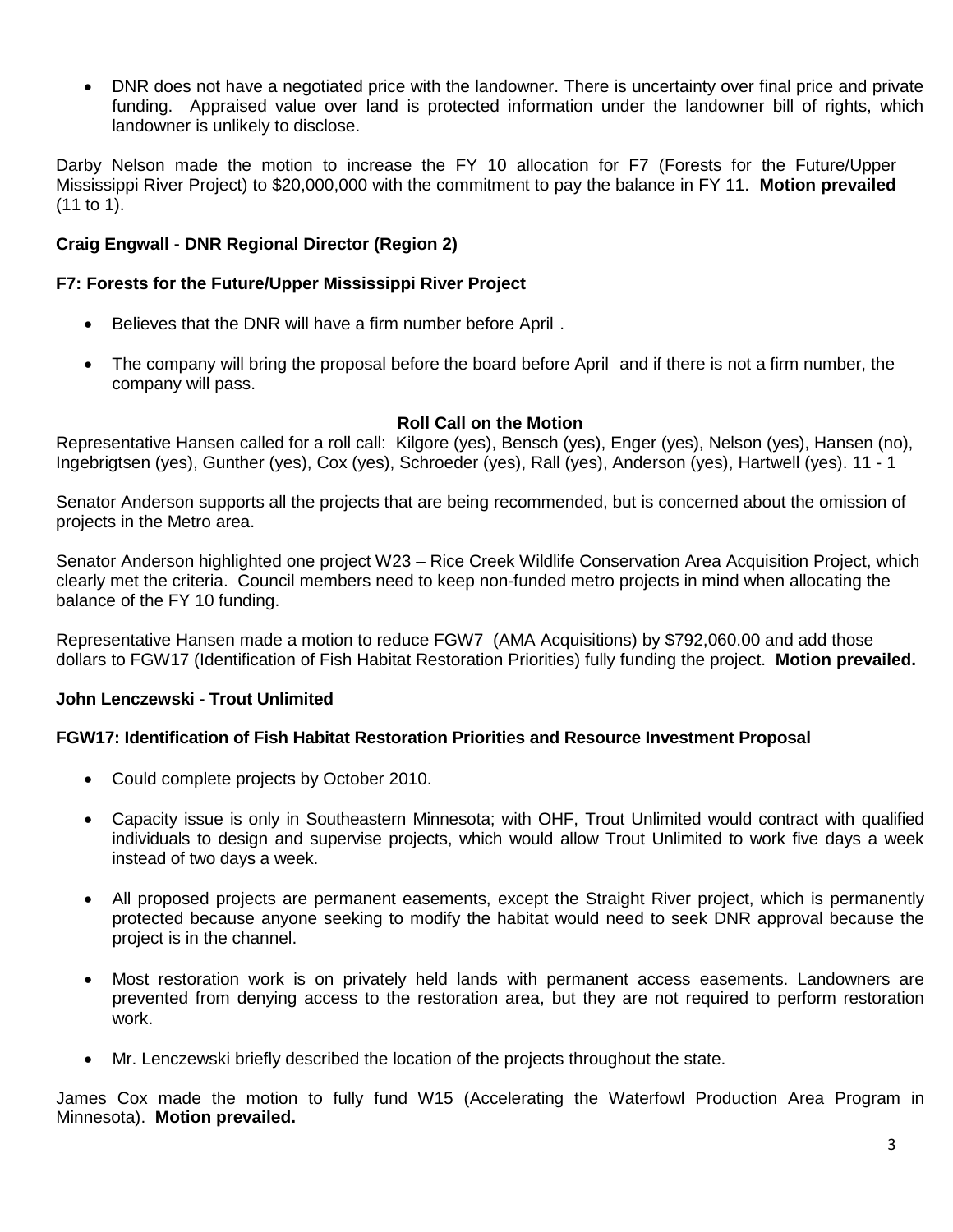# **Jim Leach - U.S. Fish & Wildlife Service**

# **W15: Accelerating the Waterfowl Production Area Program in Minnesota - Protecting our Investment**

- If OHF allocation were increased from \$3,925,000 to \$5,600,000, USFW, Pheasants Forever, and Ducks Unlimited would have capacity to spend the increased funds directly on acquisition and restoration. No additional staff would be required.
- Mr. Leach believes that the Accelerated WPA Program would be able to spend the increased funding within two years.
- Increased OHF dollars would be matched one to one.

#### **Jon Schneider - Ducks Unlimited, Inc.**

#### **W10: Accelerated Shallow Lake Enhancements**

• Mr. Schneider stated that no additional funds would be needed.

Wayne Enger made the motion to fully fund FGW18 (Knife River Habitat Restoration) from \$245,000 to \$320,500. **Motion prevailed.**

#### **Craig Wilson - Lake Superior Steelhead Association**

# **FGW18: Knife River Habitat Rehabilitation**

- Mr. Wilson stated that Lake Superior Steelhead Association has seven conservation partners to aid in the work, they would contract out the labor, and hire additional staff to work five days per week with the additional funds.
- Anticipate that by the end of 2009, 2000 trees will be planted.
- OHF funding would be used in FY09 and FY10 and Mr. Wilson stated that he believes his matching funds could increase to three dollars for every OHF dollar.
- Mr. Wilson stated that he did not realize that an organization is required to hold the conservation easements, but he believes that the private landowners would be amenable to permanent conservation easements. Mr. Wilson believes that the landowners would donate the easement, but he has no accounting for the administration costs of the easement in his proposal.
- Mr. Wilson stated that he could restrict all of the OHF funding to public land projects.

The LOHC recessed at 10:15 a.m. to attend the Finance Committee hearing.

The LOHC reconvened at 11:09 a.m.

Representative Hansen made the motion to reduce W7 (Wildlife Management Area Acquisitions) \$837,500 and P9 (Accelerated Prairie Grassland WMA Acquisitions) \$837,500 each. **Motion tabled until Senator Anderson returns to the meeting.** 

Wayne Enger made to motion to reduce FGW18 (Knife River Habitat Rehabilatation) by \$500.00. Allocation for this project is \$320,000. **Motion prevailed.**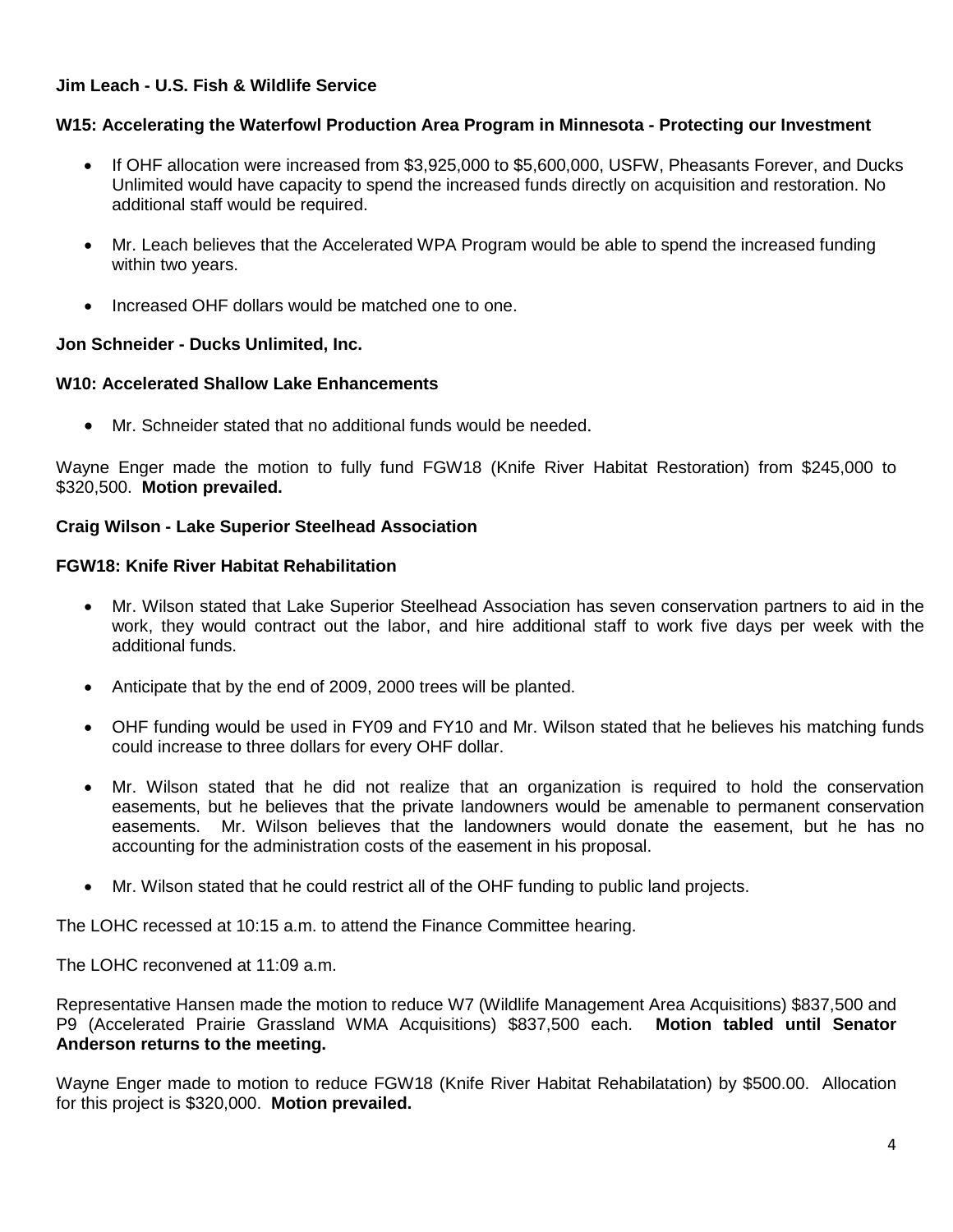James Cox made the motion to reduce W3 (Reinvest in MN/Wetlands Reserve Program Leveraging Project) by half the allocation - \$4,529,000. **Motion did not carry.**

# **Kevin Lines - Board of Water and Soil Resources**

# **W3: Reinvest in Minnesota/Wetlands Reserve Program Leveraging Project**

- Project will acquire leverage of one state dollar for each federal dollar.
- Noted the Prairie Pothole Joint Venture Area of western Minnesota ranked highest priority on the BWSR statewide evaluation sheet, but also noted that the program is flexible and can work where the council feels necessary.

Representative Hansen made the motion to take his previous motion from the table "Reduce W7 (Wildlife Management Area Acquisitions) \$837,500 and P9 (Accelerated Prairie Grassland WMA Acquisitions) \$837,500 each)". **Motion to take the motion from the table prevailed.**

Representative Hansen made the motion to reduce W7 (Wildlife Management Area Acquisitions) \$837,500 and P9 (Accelerated Prairie Grassland WMA Acquisitions) \$837,500 each and to add those reductions to W15 (Accelerating the Waterfowl Production Area Program in MN). **Motion does not carry.**

Motion made to remove P17 (Prairie Heritage Fund – Restoration). More appropriate to be funded by the small grants program. **Motion does not carry.**

# **Matt Holland- Pheasants Forever**

# **P7: Prairie Heritage Fund - Acquisition and P17: Prairie Heritage Fund- Restoration**

- Mr. Holland stated that he could move some of the projects into the Small Grants Program.
- Mr. Holland noted that both P7 and P17 are restoration projects and that acquisition in P7 would entail the restoration of P17.

Motion made to add P17 to P7 (combine proposals). Allocation would be \$3,000,000. **Motion prevailed.**

The LOHC recessed at 12:00 p.m.

The LOHC reconvened at 2:45 p.m.

Senator Ingebrigtsen is in a hearing but asked that the committee move forward.

Chair Kilgore handed over the gavel to Jim Cox, co-chair.

Michael Kilgore made a motion to increase the funding of P13 (Accelerated Prairie / Grassland Management) by \$500,000 to fully fund the proposal. **Motion prevailed.**

# **Jon Schneider - Ducks Unlimited, Inc.**

# **W10: Accelerated Shallow Lake Enhancements**

• More funding would permit increased enhancement and protection projects; \$400,000 permitted to be used for conservation easements in conjunction with enhancement projects.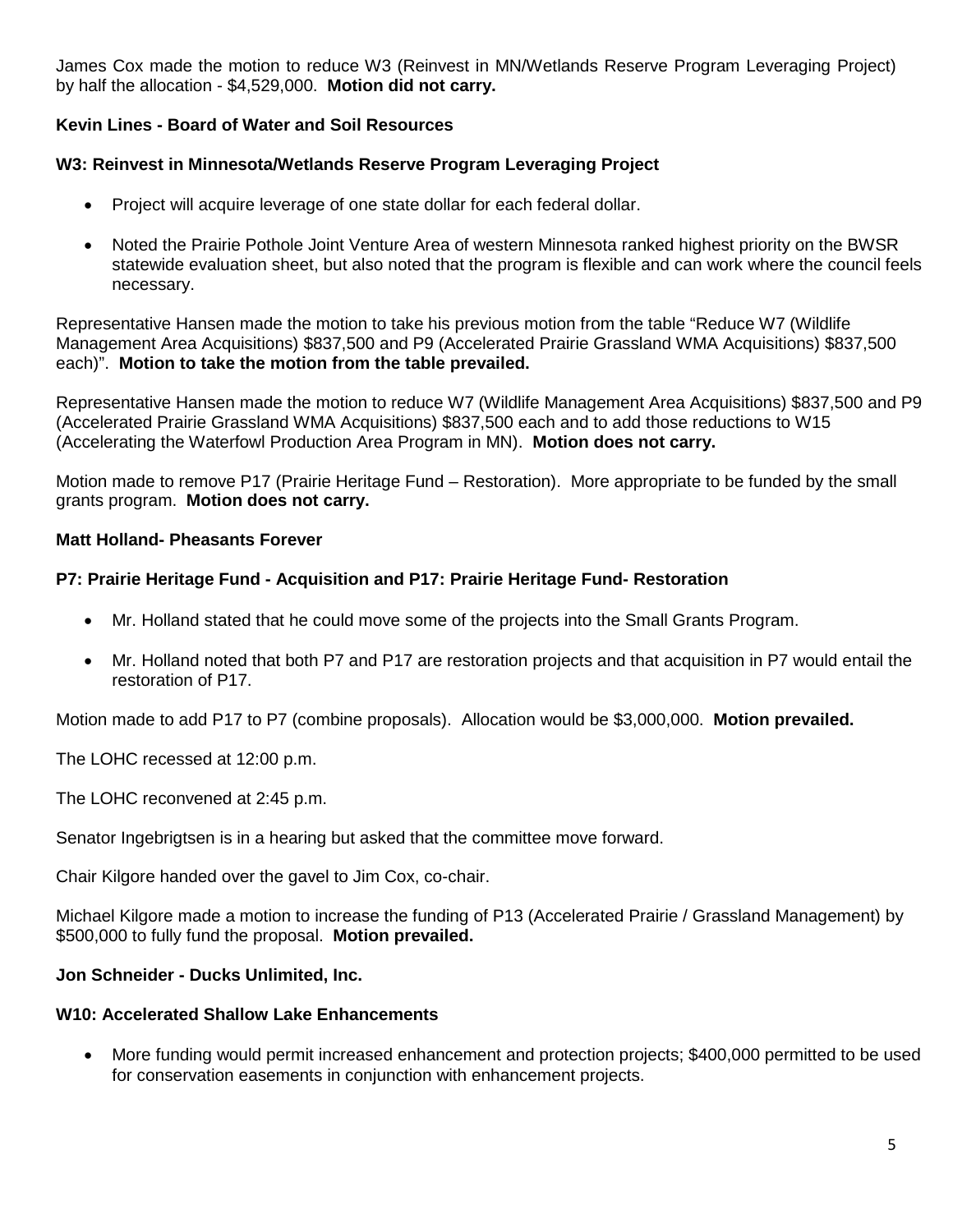James Cox made the motion to allow Ducks Unlimited to use up to \$400,000 of their allocation (W10) on easements in conjunction with Shallow Lake restoration. **Motion prevailed.**

Senator Anderson requested to look again at P3 (Green Corridor Legacy Acquisition), P2 (Anoka Sandplain Oak Savanna Conservation), P8 (Rum River / Cedar Creek Acquisition).

# **Brad Cobb- Green Corridor Legacy Program**

# **P3: Green Corridor Legacy Acquisition**

• A decrease in funding would force the Green Corridor Legacy Program to eliminate a 640 acre-project, leaving them with a 480-acre and a 100-acre project.

Representative Hansen requested more discussion on P4 (Northern Tallgrass Prairie NWR Acquisition). Bob Schroeder stated that Jim Leach (U.S. Fish & Wildlife Service) was unable to attend the afternoon session. Mr. Leach did state that if the proposal was fully funded, the projects would be completed in the determined timeline.

David Hartwell made the motion to round off allocation amounts on FGW7 and FGW17 from \$2,050,060 to \$2,050,000. **Motion prevailed.** 

Scott Rall made the motion to increase OA1 (Conservation Partners Allocation) to \$4,000,000. **Motion prevailed.**

Lester Bensch requested additional discussion on P9 (Accelerated Prairie Grasslands WMA Acquisition).

#### **Dennis Simon - DNR Wildlife**

#### **P9: Accelerated Prairie Grassland WMA Acquisition**

- Described a number of possibly-metro-area projects which included:
	- o Isanti County- Veteran Homestead: a cooperative WMA with the county that features a successful disability hunt as well as a youth hunt: one of the highest priority acquisitions on the DNR's list.
	- o Washington County- Paul Hugo Farms WMA
	- o Wright County- Two tracts on Pelican Lake WMA
	- o Anoka County acquisition
	- o Two Chisago County acquisitions
	- o Two Dakota County acquisitions

Motion was made to adopt the "Requests Receiving An Allocation From a Majority of LOHC Members" spreadsheet. A total of 14 projects (P17 is now combined in P7). **Motion prevailed.**

#### **Roll Call on the Motion**

Representative Hansen called for a roll call: Kilgore (yes), Bensch (yes), Enger (yes), Nelson (yes), Hansen (no), Ingebrigtsen (absent), Gunther (yes), Cox (yes), Schroeder (yes), Rall (yes), Anderson (pass), Hartwell (yes).  $9 - 2.$ 

The LOHC still needs to allocate 5 million dollars. Bob Schroeder distributed a list of 10 projects to be considered that did not meet the 7 vote requirement. Senator Anderson added the following proposals to the list: P8, F8, F9, FGW8 a, FHW8b, FGW 8f, FGW 8i. Wayne Enger added the following proposals to the list: P18, W5, W22, W12, FGW1, F10. Representative Hansen added: FGW8d. Motion to adopt this list as a starting point. **Motion prevailed.**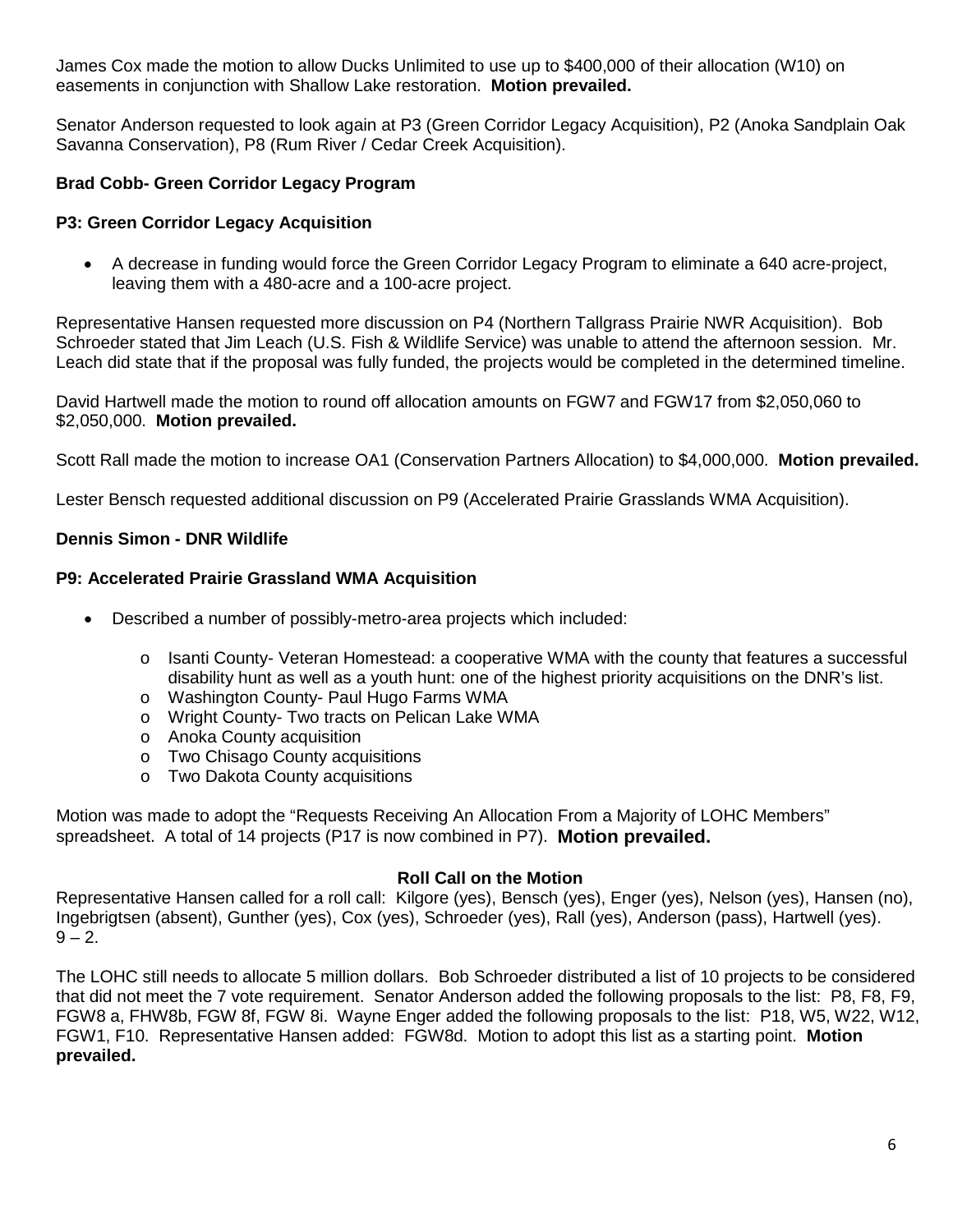Bob Schroeder made the motion to remove projects from the list that are under \$400,000. These should be considered for the small grants program. Projects to be removed from the list are: W5, W22, FGW8a, FGW8b, FGW8e, W16, F9, FGW8c, FGW8d, FGW8f.

Projects to remain on the project list are: P5, W13, W14, FGW8g, FGW8h, FGW8l, FGW9i, P8, F8, FGW8i, F10, W22, P6, W12, FGW1. **Motion prevailed.**

Senator Anderson proposed that the metro projects be discussed first.

# **John VonDeLinde - Anoka County Parks and Recreation**

# **P8: Rum River/Cedar Creek Acquisition**

- The Rum River/Cedar Creek acquisition would be outside of the metropolitan regional park system; it is not in the Metropolitan Council's regional park planning and would be managed as a conservation area outside of the regional park system.
- Anoka County Parks and Recreation does have wildlife management areas within the metro area, specifically, hunting and fishing.
- Currently manage 275 acres of prairie where development is limited to public access such as access roads, parking lots, and hiking trails.
- Appraisal on project property falls "just below" the requested funding; Mr. VonDeLinde did not want to disclose the actual amount however.
- Proposed project fits into the prairie, forest, wetland, and wildlife: over two miles of access to the two water bodies, 175 acres of prairie restoration, and the area contains significant forest habitat and wildlife habitat as well.
- Mr. VonDeLinde noted that Anoka County Parks and Recreation is well-established department that manages 10,000 acres around Anoka County, and they contain the staff, expertise, and budget to administer the project in perpetuity.

# **Jeff Perry - Anoka County Parks & Recreation on P8 (in collaboration with Mr. VonDeLinde)**

- There would be firearm restrictions because of the close proximity to rural areas.
- Permits would be issued for public hunting, which could include deer, pheasant and turkey hunting.
- Bob Schroder raised the concern that limiting access could be contrary to the constitutional language.

# **Greg Knopff - P8:**

- Other projects have limited the number of parking spaces available which limits the access to a first-comefirst-served basis.
- Senator Anderson also stated that the drafters of the amendment included the phrase "unless provided by law" which allows for exceptions based on the circumstance. Senator Anderson also noted that unlimited access to the public in some areas could overcrowd the area with visitors, thereby making the areas utility to the public diminish.

# **John VonDeLinde - Anoka County Parks and Recreation**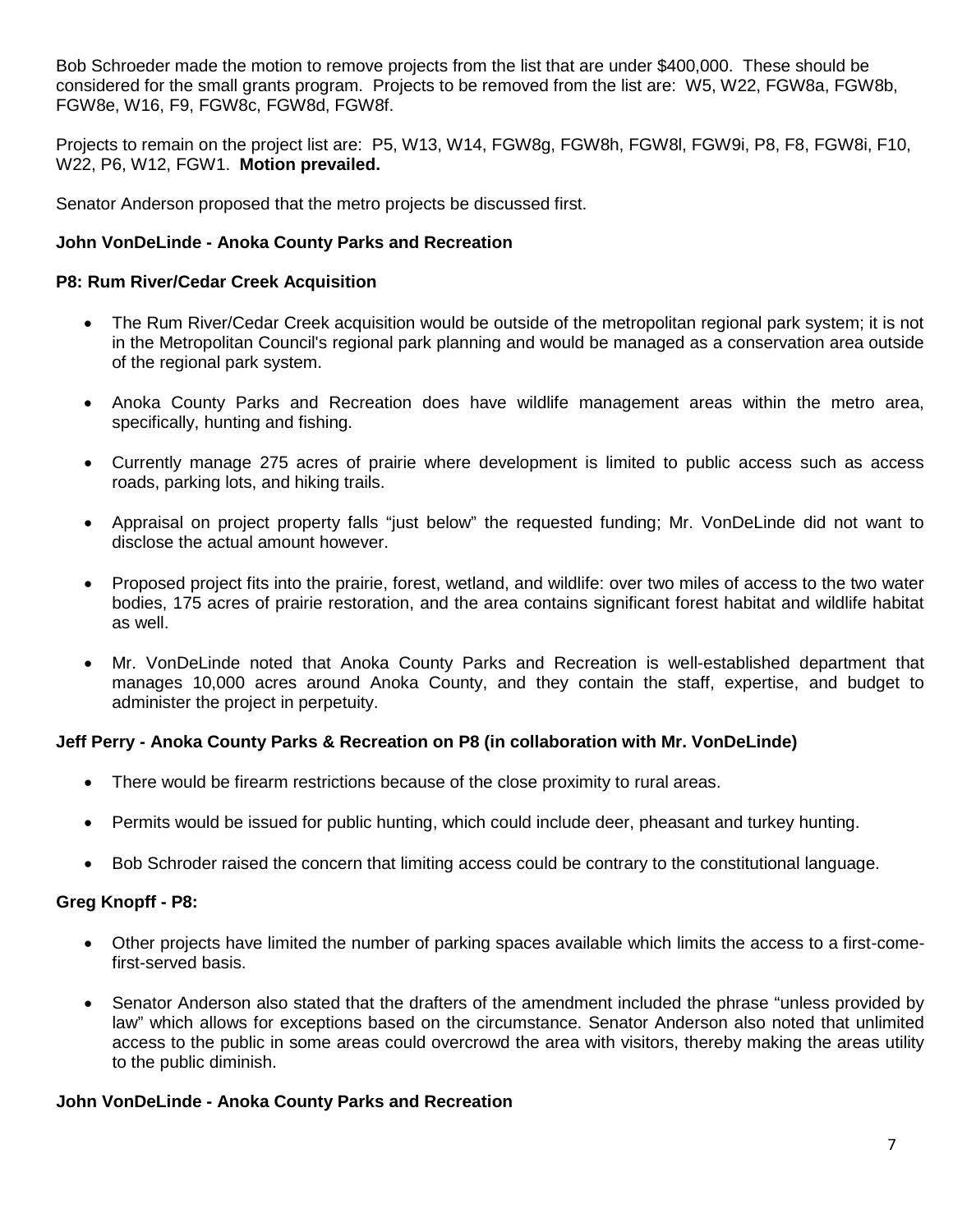# **P8: Rum River/Cedar Creek Acquisition**

- The use of permits is driven by the deer population and is administered through a lottery system; for pheasant hunting, fowl hunting, and fishing access is open based on parking size.
- There is a large buffer area for firearm discharge, which is almost half the acquired area.
- None of the \$3.8 million is directed at restoration because Mr. VonDeLinde felt that the acquisition of the land was the most important issue at the time and that restoration could be performed on the property later. Mr. VonDeLinde would like to comeback at some point to propose restoration projects.
- Site currently raises \$52,000/year in property taxes for 550 acres.
- Has addressed the county over the loss of funds and has worked out an arrangement with Andover and Oak Grove to offset losses.

Representative Hansen was excused from the LOHC meeting to attend the Cultural Outdoor Heritage Committee meeting. No decisions will be made on projects until he returns.

Motion made to allocate 1.9 million dollars in FY10 for P8 (Rum River/Cedar Creek Acquisition) with a commitment to fund the project in a future recommendation. Motion made to table a decision until Representative Hansen returns to the meeting. **Motion prevailed.**

# **Deborah Loon - Minnesota Valley National Wildlife Refuge Trust, Inc.**

# **FGW8-h: Expansion of the Minnesota Valley National Wildlife Refuge**

• Acquisition for 820 acres. Title held by the refuge. Actively pursuing some additional funding sources.

Representative Hansen and Senator Ingebrigtsen returned to the meeting.

Motion made to take the allocation of 1.9 million dollars in FY10 for P8 (Rum River/Cedar Creek Acquisition) with a commitment to fund the project in a future recommendation off the table. **Motion prevailed.**

Motion made to allocate 1.9 million dollars in FY10 for P8 (Rum River/Cedar Creek Acquisition) with a commitment to fund the project in a future recommendation. **Motion prevailed.**

# **Jane Prohaska - Minnesota Land Trust**

# **P5: Bluffland Prairie Protection Initiative**

- Red Wing bluff protection program has the highest level of biodiversity as well as the greatest concentration of needed conservation according to the state wildlife action plan.
- Easements are not mandated to be open to the public, but the private landowner may choose to allow public access.
- Administrative costs appear to be high because the Minnesota Land Trust has a long-term dedicated fund for stewardship and monitoring; long-term easement management is more than inspection, it requires a management plan, outreach and assistance with questions, as well as funding set aside for enforcement.
- Estimated leverage is a little less than 1:1, but the historic leverage is 1:10. Leverage is underestimated in order to over-deliver.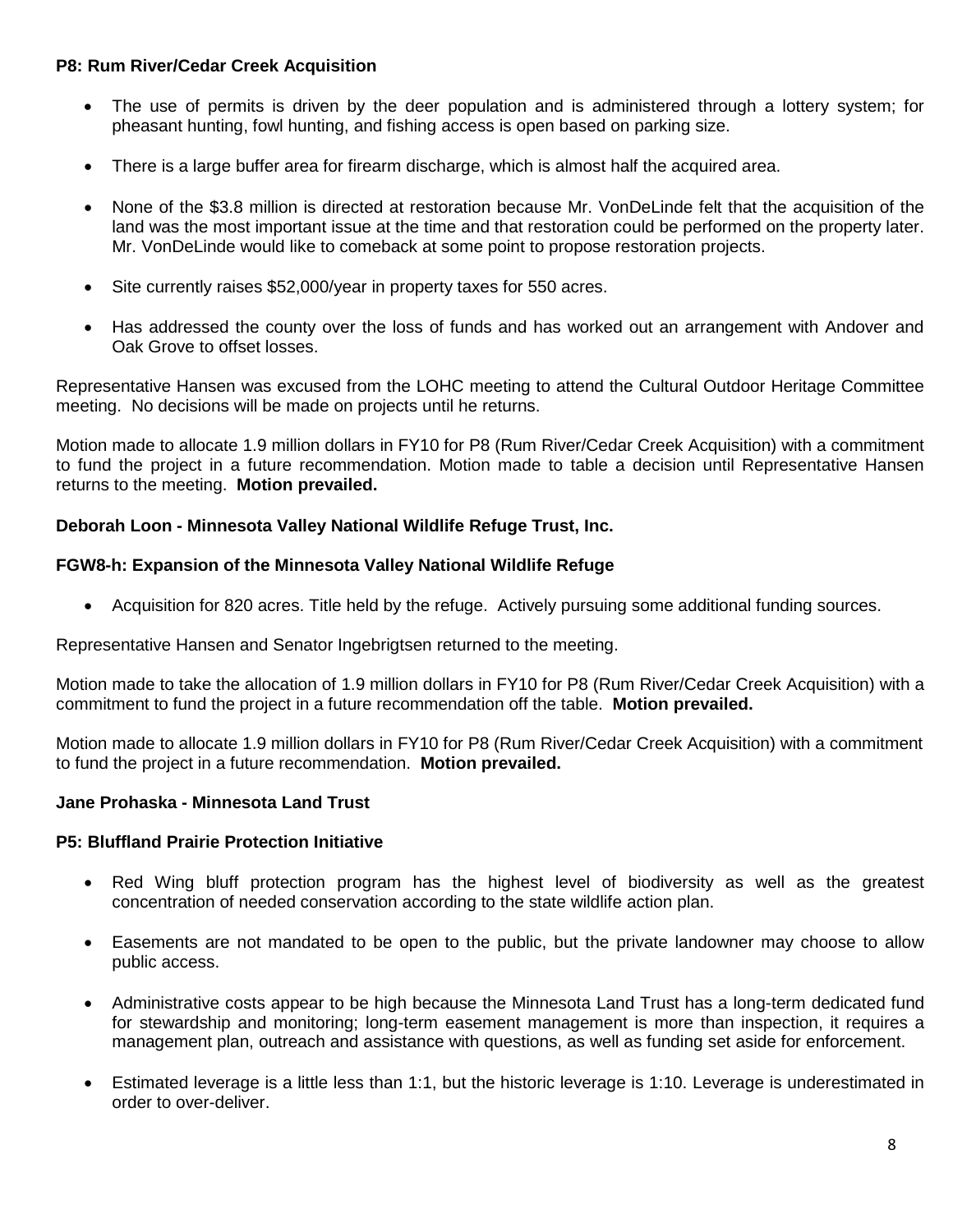# **Don Arnosti - Audubon Minnesota**

# **F8: Forest and Savanna Restoration and Bioenergy**

- DNR run-off tests preliminary results found that the cost to remove material from forests to be used for woody biomass is cheaper than projected. There were instances where the removal cost would be nothing because loggers would swap removal for the biomass.
- Expect to over deliver. Conservation ownership land. Landowner will maintain. Restricted to public land.

David Hartwell is on the Audubon board. He has removed himself from decisions regarding this project.

Representative Hansen made the motion to fund F8 (Forest and Savanna Restoration and Bioenergy) for \$555,000. **Motion did not prevail.**

# **Susan Smith- Trust for Public Land** - Deferred to Bob McGillivray (Trust for Public Land)

# **P6: Cooperative WMA Acquisition Initiative**

• Additional funding would be needed from another source.

# **FGW8-i: Dakota County Habitat Protection**

• Would have a difficult time finding additional funding source.

# **Boe Carlson- Metropolitan Regional Parks System Agencies**

# **FGW9-i: Lake Rebecca Water Quality Improvement Project (Three Rivers District)**

- Project supports a specific threatened species: tiger muskies are endangered.
- If funding were cut, algae treatment efforts and shoreline stabilization would be reduced.

Motion made by Darby Nelson to allocate FY 10 funding to FGW9i (Lake Rebecca Water Quality Improvement Project) in the amount of \$450,000. **Motion prevailed.**

# **Alan Singer- Dakota County**

# **FGW8-l: Dakota County Habitat Protection**

- High leverage for this program to protect 450 acres with permanent easements.
- Fishing, hunting, river water access 100 miles along river shore.
- If funding were cut in half, the leverage ratio would drop proportionally from 4:1 to 2:1.
- Projects located in the conservation corridors, so they align well.

Bob Schroeder made the motion to allocate FY 10 funding to FGW8-I (Dakota County Habitat Protection) in the amount of 1 million dollars. **Motion prevailed.**

# **Joseph Pavelko - Friends of Minnesota Valley**

# **W14: Minnesota Valley Wetland Management District Restoration and Enhancement Project**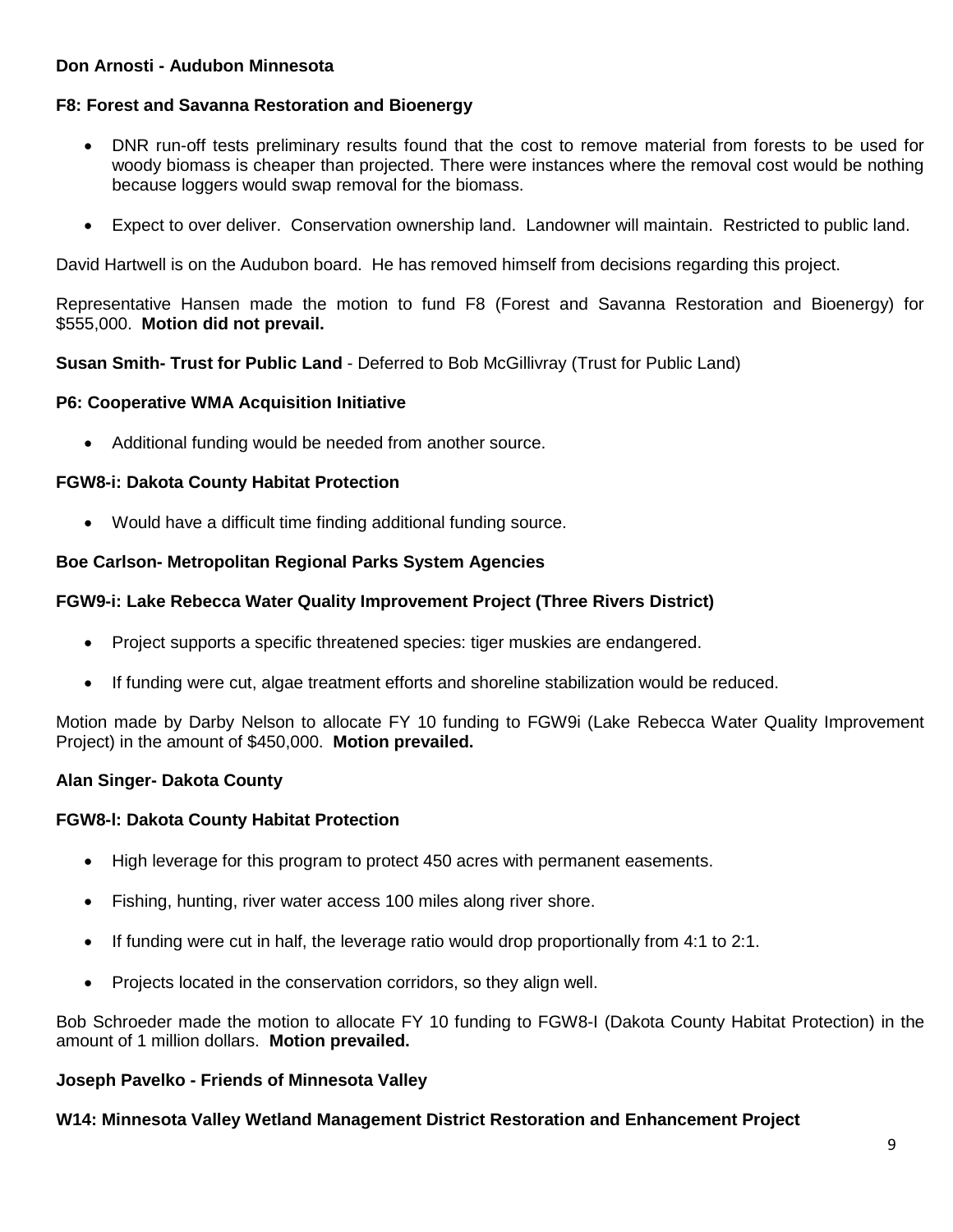- Proposing to restore 657 acres in SW region of the state; there is a need to restore the smaller wetlands.
- Everything owned by Fish and Wildlife Service.

# **Deborah Loon - Minnesota Valley National Wildlife Refuge Trust, Inc.**

# **W13: Acquisition and Restoration of Waterfowl Production Areas for MN Valley WMD**

- WPA land that they have acquired. Acquisition of 80 acres. Restoration of 1055 acres.
- Ms. Loon would rather LOHC fund for refuse expansion in FGW8-h: Expansion of the Minnesota Valley National Wildlife Refuge.

# **Jon Schneider - Ducks Unlimited, Inc.**

#### **W12: Shallow Lake Shoreland Acquisitions**

- Private owner would not be willing for easement, but would sell title.
- There is one project that is a larger tract for \$600,000 as well as several smaller land tracts.
- The shoreline tracts title would temporarily be held by Ducks Unlimited, Inc. then transferred to the DNR and FWS, but mostly to the DNR.

Senator Ingebrigtsen made the motion to allocate FY 10 funding to W12 (Shallow Lake Shoreland Acquisitions) in the amount of \$450,000. **Motion prevailed.**

David Hartwell made the motion to allocate FY 10 funding to P5 (Bluffland Prairie Protection Initiative) in the amount of \$500,000. **Motion prevailed.**

Representative Gunther made a motion to allocate FY 10 funding to FGW12 (Shell Rock River Watershed District, Improvement of Water Quality) excluding storm water mainstream in the amount of \$655,000. **Motion prevailed.**

Motion was made to withdraw the recommendation to fund FGW18 (Knife River Habitat Rehabilitation) in the amount of \$320,000, and recommend to the Lake Superior Steelhead Association to apply through the small grants program. The \$320,000 will be transferred to FGW7 (Aquatic Management Areas Acquisition). **Motion prevailed.**

The LOHC members thanked Bill Becker for his great work as acting executive director.

The FY 10 Lessard Outdoor Heritage Fund has been allocated in the amount of \$68,652.00.

Motion has been made to adopt the projects approved.

Concern was expressed by some of the council members to approve the project list at this time. Question was raised if there would be value to meet again on Monday, March .

Motion was made to direct staff to draft an appropriations bill to review on March 23, 2009. Accomplishment Plan needs to be completed. Bill Becker will request additional data from proposers on acreage, categories, leveraging, etc. to be reviewed at the March 16, 2009 LOHC meeting. **Motion prevailed.**

Motion to adjourn the LOHC meeting at 6:15 p.m. **Motion prevailed.**